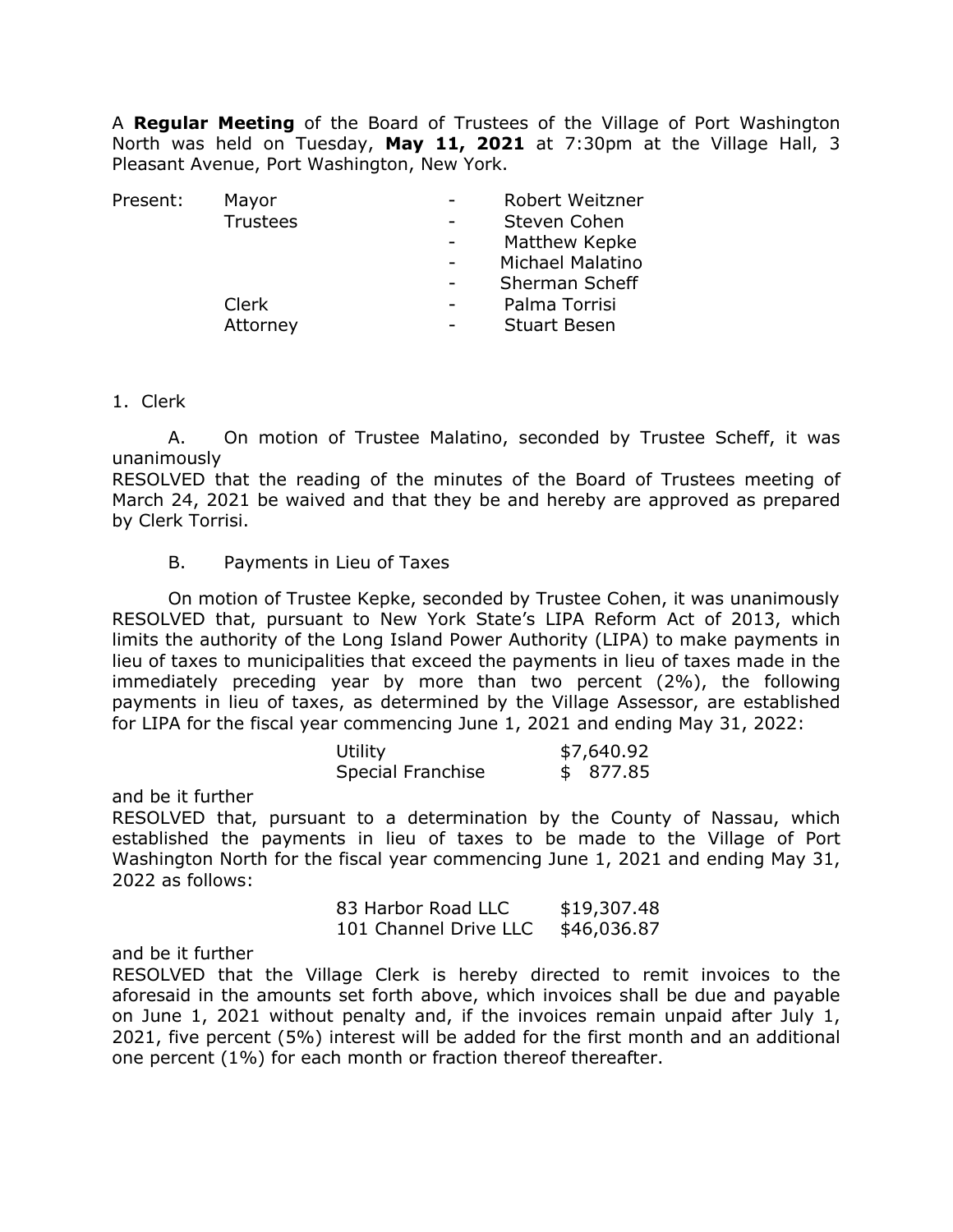# 2. Treasurer

A. On motion of Trustee Malatino, seconded by Trustee Cohen, it was unanimously

RESOLVED that the reading of the General Fund Abstract of Vouchers #233, totalling \$44,944.13, and the Trust & Agency Abstract of Vouchers #172, totalling \$2,448.01, be waived and that it be and hereby are approved as prepared by Treasurer Bella.

B. Trustee Scheff stated that he reviewed the bank statement reconciliations for March 2021.

# 3. Reports

A. Public Works

On motion of Trustee Malatino, seconded by Trustee Scheff, it was unanimously RESOLVED that the Public Works Department report for the month of April 2021 be and hereby is accepted as presented.

B. Building Department

On motion of Trustee Cohen, seconded by Trustee Kepke, it was unanimously RESOLVED that the Building Department report for the month of April 2021 be and hereby is accepted as submitted by Superintendent Barbach.

C. Emergency Management & Traffic Safety

On motion of Trustee Cohen, seconded by Trustee Scheff, it was unanimously RESOLVED that the Emergency Management and Traffic Safety reports for the month of April 2021 are accepted as presented by Commissioner Kaplan.

D. Beautification Commission

On motion of Trustee Scheff, seconded by Trustee Cohen, it was unanimously RESOLVED that the Beautification Commission report for the month of April 2021 is accepted as presented by Howard Roth.

4. Business

# A. Stormwater Management MS4 Draft Annual 2020/21 Report

Mayor Weitzner announced that the 2020-2021 draft MS4 Annual Report for the Village of Port Washington North, prepared by H2M Architects + Engineers will be available for public review. The report will be posted on the Village's website on the Stormwater Compliance page and will be available for review at the Village Hall.